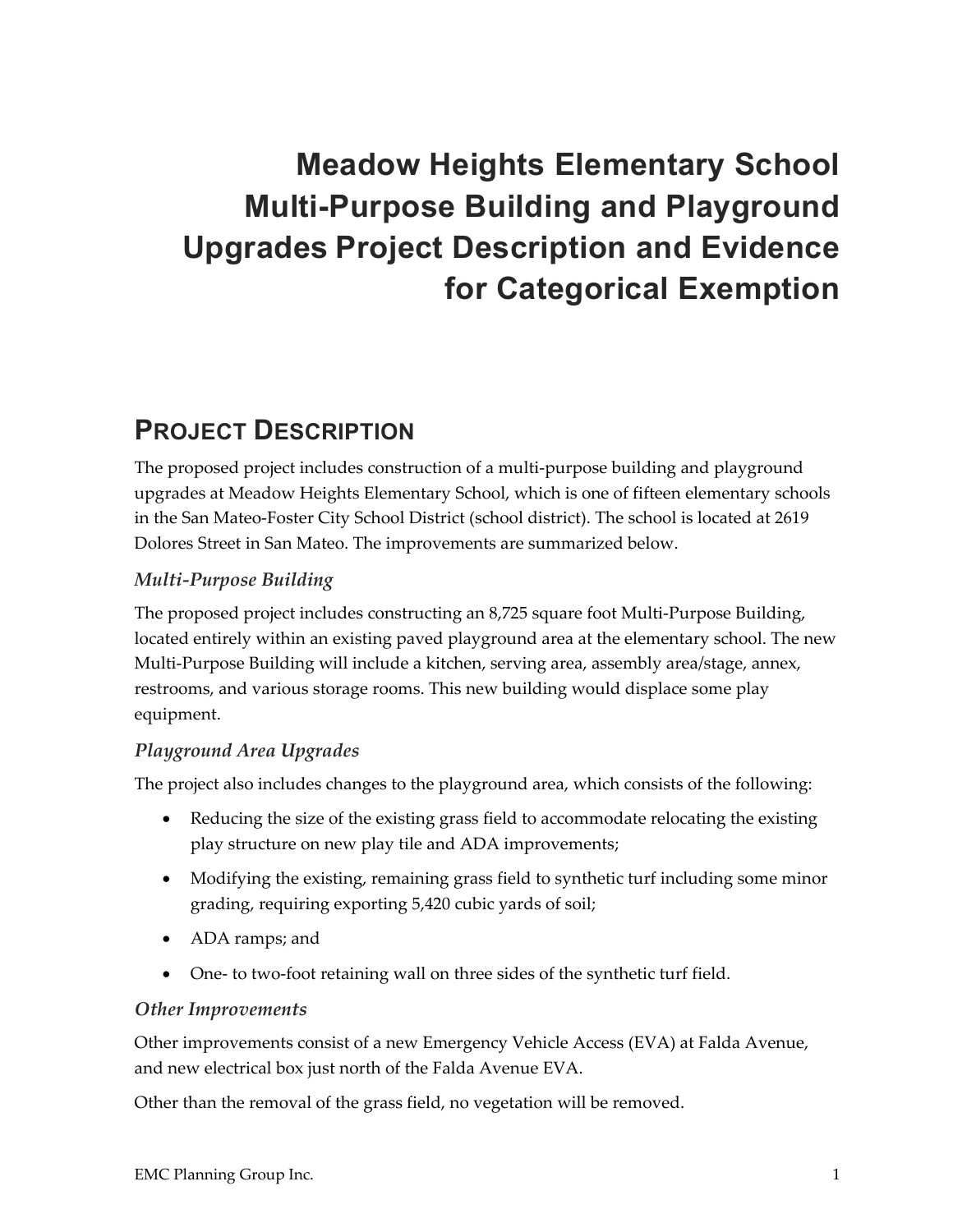### **CATEGORICAL EXEMPTION AND EVIDENCE**

The proposed project qualifies for a categorical exemption under Article 19, Section 15314 of the California Environmental Quality Act (CEQA).

**15314. Minor Additions to Schools:** Class 14 consists of minor additions to existing schools within existing school grounds where the addition does not increase original student capacity by more than 25% or ten classrooms, whichever is less. The addition of portable classrooms is included in this exemption.

### **Evidence and Findings**

The project would not create any new standard classrooms that would provide for an increase in student capacity. Therefore, the proposed project would not increase original student capacity. For these reasons, the proposed project is categorically exempt as the Multi‐ Purpose Building is characterized as a minor addition to an existing school within existing school grounds where the additional does not increase original student capacity by more than 25 percent or ten classrooms.

### **Exceptions to Categorical Exemptions**

Section 15300.2 of the CEQA Guidelines lists exceptions that would prohibit a project from qualifying for a Categorical Exemption, even if the project satisfies the requirements for one or more of the exemption classes. The school district's CEQA consultant, EMC Planning Group, conducted an independent review and evaluation of the proposed project, conducted independent research, and reviewed project plans prepared by the school district's architect. Based on its review, EMC Planning Group concluded that none of the exceptions listed in CEQA Guidelines section 15300.2 (a‐f) apply to the proposed project (discussed below). Therefore, a Categorical Exemption is appropriate pursuant to CEQA Guidelines section 15314.

a) **Location.** Classes 3, 4, 5, 6, and 11 are qualified by consideration of where the project is to be located – a project that is ordinarily insignificant in its impact on the environment may in a particularly sensitive environment be significant. Therefore, these classes are considered to apply all instances, except where the project may impact on an environmental resource of hazardous or critical concern where designated, precisely mapped, and officially adopted pursuant to law by federal, state, or local agencies.

*Discussion. The project qualifies for a Class 14 exemption and therefore, the location exception does not apply to the project.*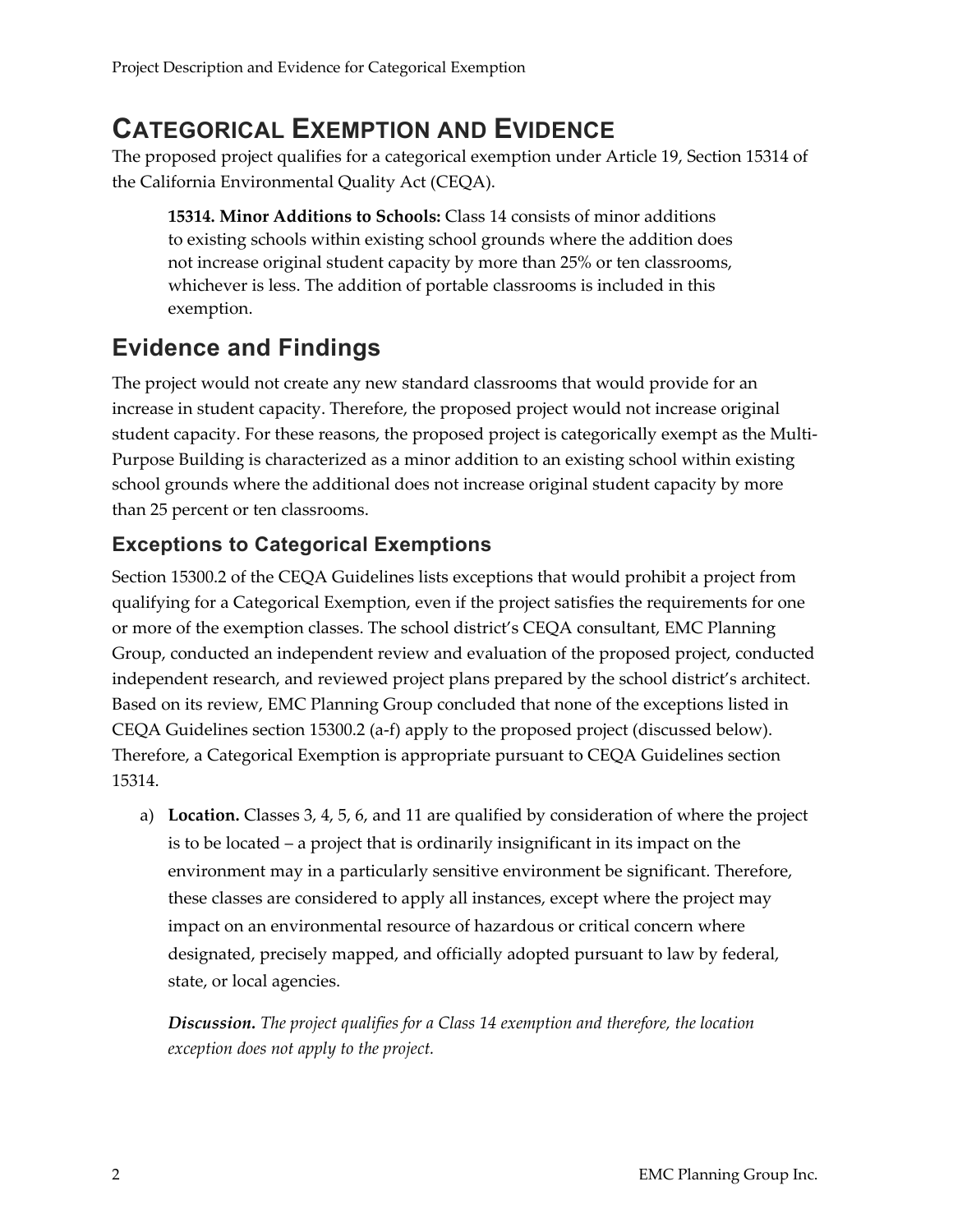b) **Cumulative Impact.** All exemptions for these classes are inapplicable when the cumulative impact of successive projects of the same type in the same place, over time is significant.

*Discussion. The school district is not planning successive projects of the same type in the same place. Therefore, there is no cumulative impact that would be significant.*

c) **Significant Effect.** A categorical exemption shall not be used for an activity where there is a reasonable possibility that the activity will have a significant effect on the environment due to unusual circumstances.

*Discussion. Neither the school district nor the school district's consultants are aware of any unusual circumstances associated with the project such that the project would result in a reasonable possibility of resulting in a significant effect on the environment.*

d) **Scenic Highways.** A categorical exemption shall not be used for a project which may result in damage to scenic resources, including but not limited to, trees, historic buildings, rock outcroppings, or similar resources, within a highway officially designated as a state scenic highway. This does not apply to improvements which are required as mitigation by an adopted negative declaration or certified EIR.

*Discussion. According to the San Mateo County General Plan Scenic Corridors Map, the Caltrans Scenic Highway System Map website, and the City of San Mateo General Plan (Figure C/OS‐4 ‐ Scenic Roadways and Pedestrian Trials), the City of San Mateo does not contain any officially designated State of California scenic highways. Therefore, no scenic highways, or scenic resources, would be affected as a result of the project.*

e) **Hazardous Waste Sites.** A categorical exemption shall not be used for a project located on a site which is included on any list compiled pursuant to Section 65962.5 of the Government Code.

*Discussion. The proposed project is not located on a site that is included on any list compiled pursuant to Section 65962.5 of the Government Code. The site is not located on the California Environmental Protection Agency's Cortese List (Health and Safety Code Section 25187.5). The State Water Resources Control Board's GeoTracker (Health and Safety Code Section 25295 and Water Code Sections 13273 and 13301) does not indicate any hazardous sites within the project site. The project site is also not listed on the California Environmental Protection Agency's list of solid waste sites identified by the Water Board with waste constituents above hazardous waste levels outside the waste management unit (Health and Safety Code Section 116395).*